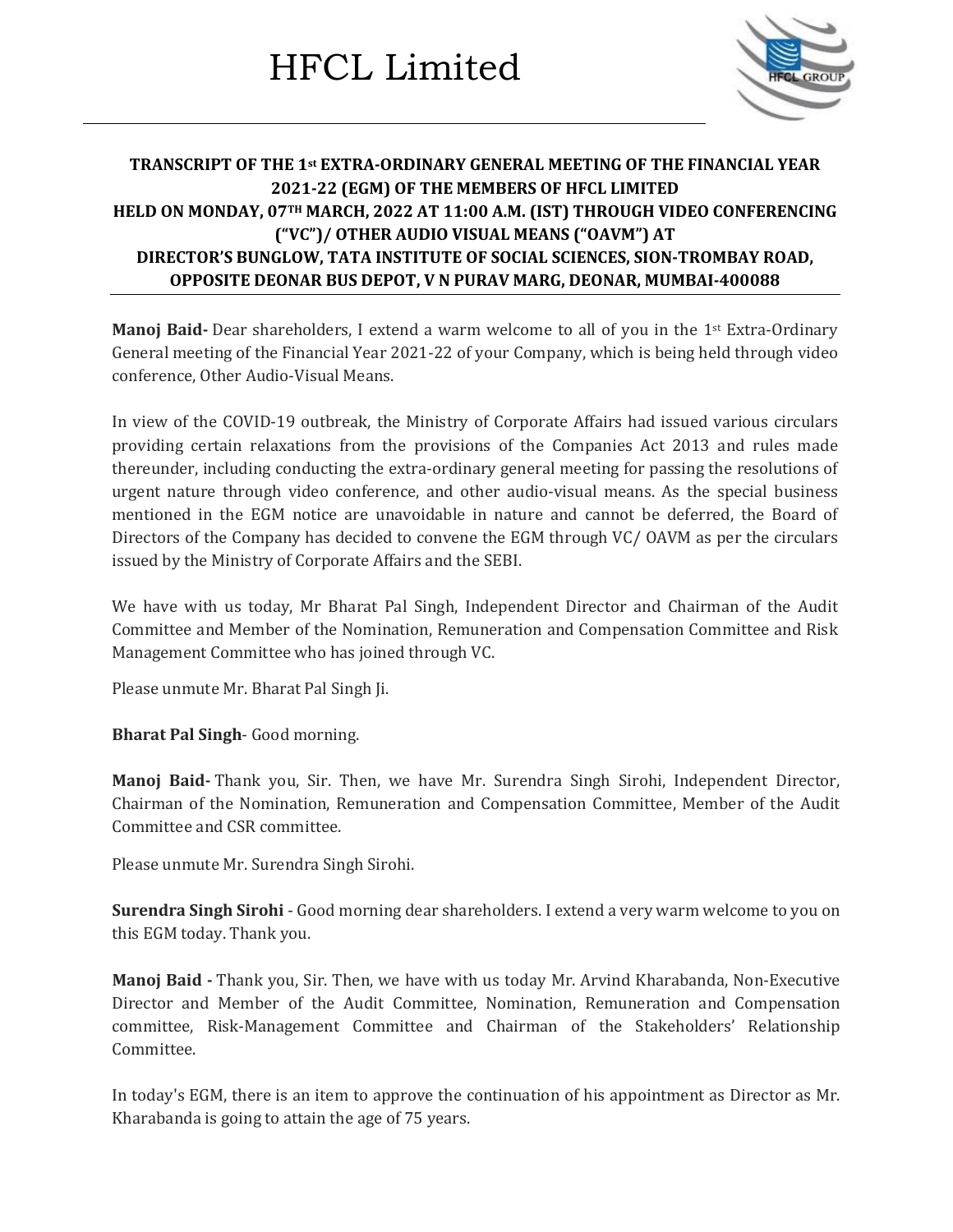

Please unmute Mr. Kharbanda.

**Arvind Kharabanda**- Good morning dear shareholders.

**Manoj Baid-** Thank you, Sir. Then, we have with us Mr. Ajai Kumar, Independent Director of the Company, who is also present in the EGM. We also have an item to approve his appointment as an Independent Director of the Company.

Can I request moderator to unmute Mr. Ajai Kumar Ji?

**Moderator-** I have unmuted.

**Ajai Kumar** – Good morning all

**Manoj Baid-** Thank you Sir. Mr. Mahendra Nahata, Managing Director,Dr. R.M. Kastia,Non-Executive Director and Member ofthe Stakeholders Relationship Committee,Dr. Tamali Sengupta, Independent Director and Member of the Audit Committee and Stakeholders' Relationship Committee, and Mr. Ramakrishna Eda, Nominee Director of IDBI Bank Limited and Member of CSR Committee could not join the EGM due to their office exigencies.

I think our CFO Mr. V.R Jain is stuck in the bad traffic of Delhi. So, he also could not join. Then, we have with us Mr. Prabhu Dayal Baid, Senior Partner of M/s. S. Bhandari & Co., Statutory Auditors, who had joined the meeting through video conference.

**Vijay Raj Jain** – Manoj, I have joined.

**Manoj Baid**- Thank you, Mr. Jain and Mr. Baid. Thank you. Then, Mr. Amit Nowlakha, Partner, Oswal Sunil & Company, Statutory Auditors has also joined the meeting. Then, we have with us Mr. Baldev Singh Kashtwal, Secretarial Auditor and also the Scrutinizer for remote E-voting, E-voting during EGM, has also joined the meeting through VC.

**Baldev Singh Kashtwal**- Thank you Manoj Ji, very good morning to all. This is B.S. Kashtwal, Scrutinizer for the E-voting process. I have joined the extra-ordinary general meeting of HFCL Limited from my residence at Vaishali, District Ghaziabad. I extend a very warm welcome to all the stakeholders who have joined today's extraordinary general meeting of HFCL Limited. Thank you.

**Manoj Baid**- Thank you Kashtwal Ji. As per Article 14.5 of the Articles of Association of the Company, I would request Directors present to appoint one of them as the Chairperson of this EGM.

**Arvind Kharabanda**- I propose Mr. B.P. Singh to be the Chairman of the meeting. Hello?

**Manoj Baid**- Who is seconding? Could not hear your voice Sir.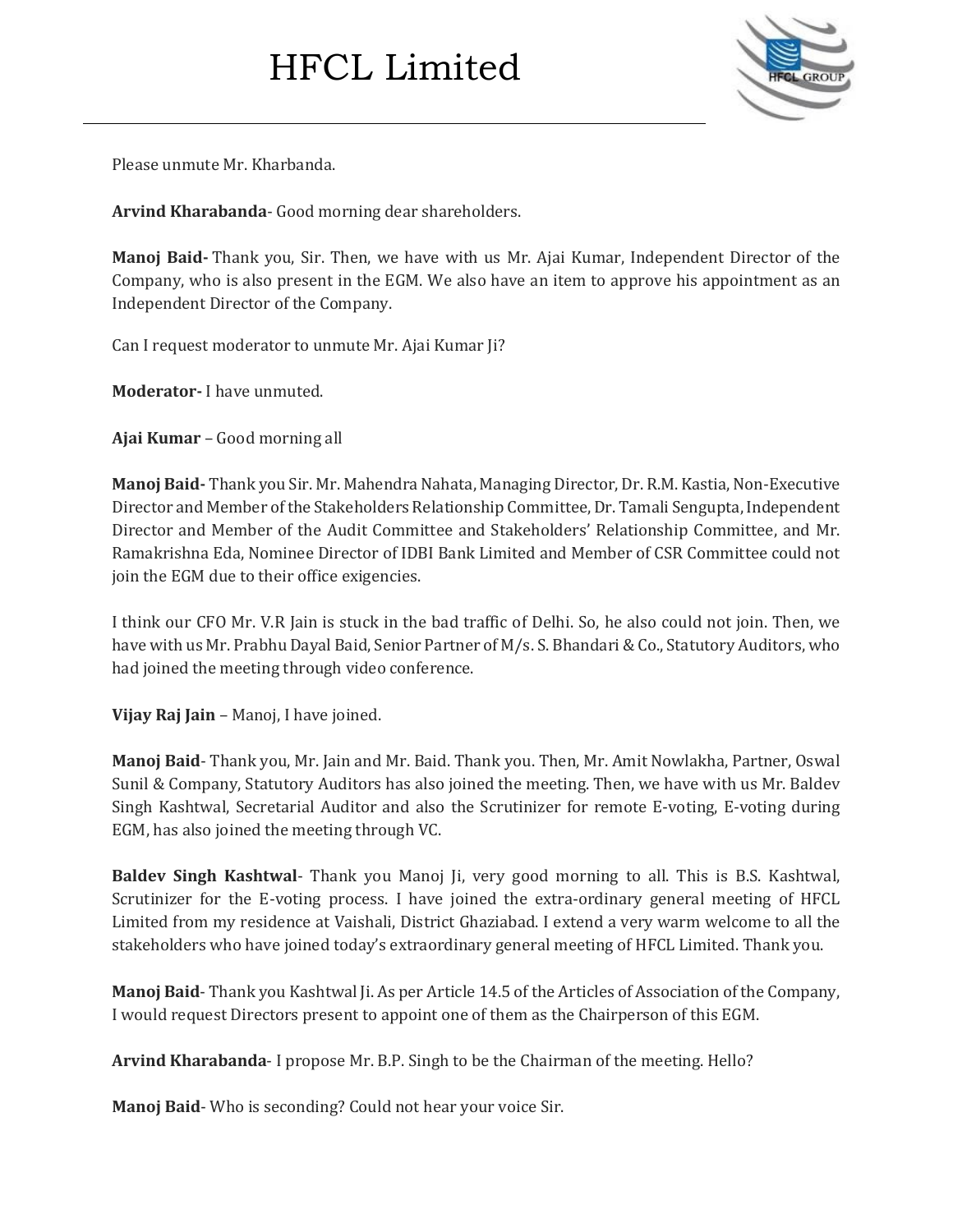

**Surendra Singh Sirohi-** I second the name of Mr. B.P. Singh for chairing this EGM. Can you hear me?

**Manoj Baid**- Yes Sir, thank you.

**Surendra Singh Sirohi-** Thank you.

**Bharat Pal Singh**- Thank you for electing me as Chairman of this EGM.

Dear shareholders, I extend a warm welcome to all of you in this extraordinary general meeting of the Company.

**Manoj Baid**- Thank you Sir. The members may kindly note that in view of the COVID 19 pandemic, this EGM is being conducted through VC/ OAVM without the physical presence of the members at a common venue and due compliance with the applicable provisions of the Companies Act 2013 and the Rules made thereunder read with various circulars issued by the Ministry of Corporate Affairs and circulars issued by the SEBI from time to time.

30 members present will constitute the quorum and the moderator has confirmed me the quorum is present. So I would request the Chairman Sir to give his consent to start the proceedings of the meeting.

#### **Bharat Pal Singh**- Please proceed.

**Manoj Baid**- Thank you Sir. Before I hand over the proceedings to the Chairman, I would like to highlight certain points here. Joining to this meeting opened 15 minutes before the scheduled time of the commencement of the meeting, which is 11:00 am and it will remain open till another 15 minutes of the commencement of the meeting. Members are encouraged to join the meeting through their laptops and headphones for a better experience and use internet with a good speed to avoid any disturbance during the meeting. Participants connecting from mobile devices or tablets or through laptops, connecting via mobile hotspot may experience an audio-video loss due to fluctuation in the respective network. It is therefore recommended to use a stable Wi-Fi or LAN connection to mitigate any kind of technical glitches. As mentioned in the notice, convening this EGM, the facility of participation at the EGM through VC has been made available for 1000 members on a first come first serve basis, except for large shareholders, promoters, institutional investors, directors, key managerial personnel, the Chairperson of the Audit Committee, Nomination and Remuneration Committee and Stakeholders Relationship Committee, as well as the Auditors who are allowed to attend the EGM without any restrictions on account of first come first serve basis.

Pursuant to the circular, dated 8<sup>th</sup> April 2020, issued by the Ministry of Corporate Affairs, the facility to appoint proxy to attend and cast the vote for the members is not available for this EGM. However, the body corporates are entitled to appoint authorized representatives to attend the EGM through VC, other audio-visual means and participate and cast their votes through E-voting. The deemed venue for this EGM will be the place from where the Chairman of the meeting conducts the EGM,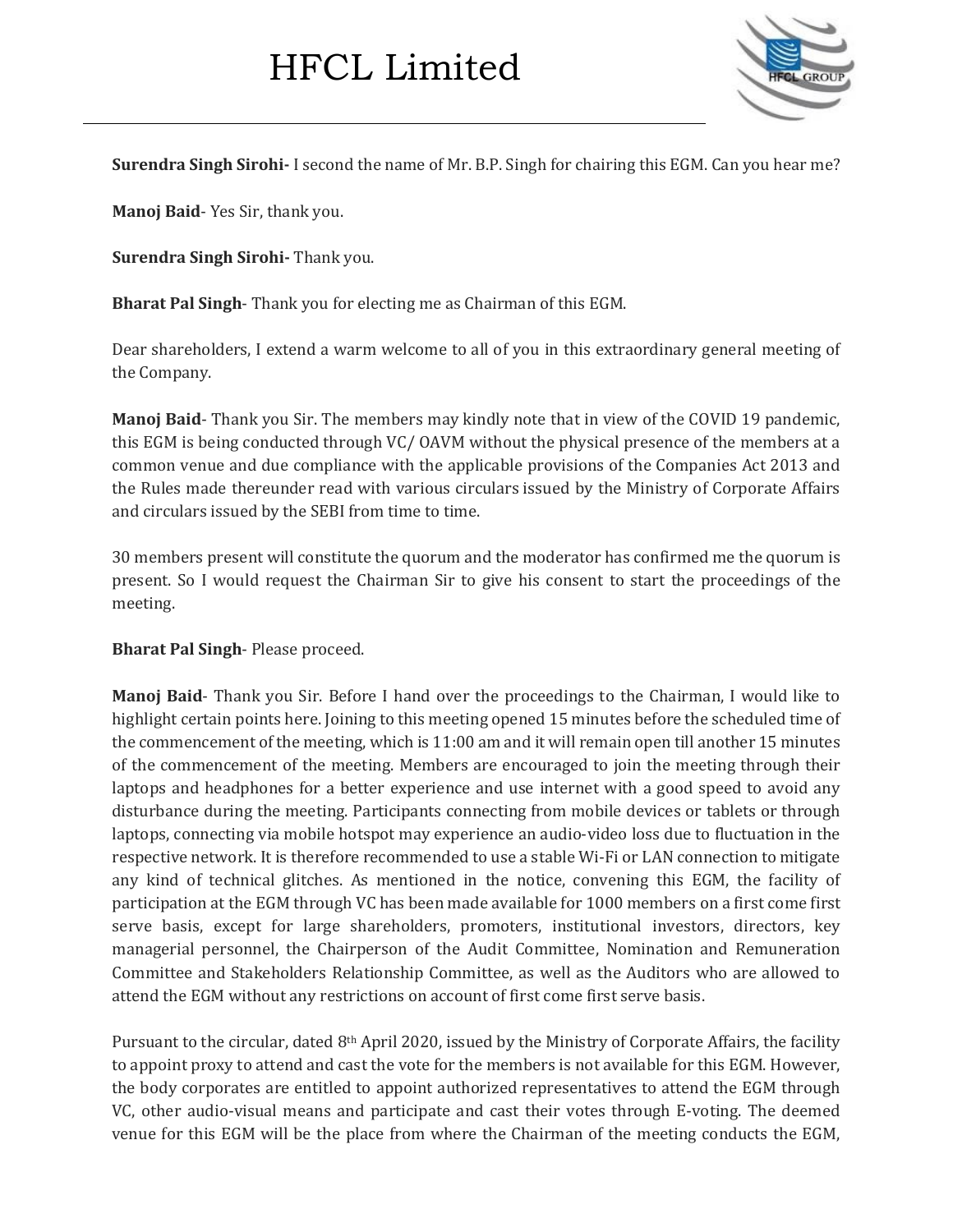

which is the residence of the Chairman of the meeting from where he's conducting today's EGM at Director's Bungalow, Tata Institute of Social Sciences, Sion, Trombay Road, VN Purav Marg, Deonar, Mumbai-400088.

Pursuant to the provisions of Companies Act 2013 and the SEBI (Listing Obligations and Disclosure Requirements) Regulations, 2015, the Company has provided the facility for voting by electronic means to all its members to cast their votes electronically, and the business may be transacted through such E-voting. For this purpose, the Company has tied up with the NSDL, E-voting system of NSDL for facilitating voting through electronic means as the authorized agency. The Company provided a remote E-voting facility to all the persons who are members on February 28, 2022, being the cut-off date for the vote on the two resolutions set out in the notice of EGM, from 9:00 am on March 4, 2022 till 5:00 pm on March 6, 2022. Members attending the EGM today who have not cast their votes by remote E-voting during the said period are entitled to exercise the right to vote by Evoting during the EGM, which shall remain active for 15 minutes after the closure of this EGM by the Chairman.

Mr Baldev Singh Kashtwal, Practicing Company Secretary having membership number FCS 3616 and CP no. 3169 has been appointed by the Board as the Scrutinizer to conduct remote E-voting and Evoting today in a fair and transparent manner. Mr Baldev Singh Kashtwal is present in the meeting through video conference.

The voting results of today's EGM will be declared on or before March 9, 2022 after considering the E-voting done today by members participating in this EGM and also the remote E-voting already done by certain members. The results, along with the Scrutinizer Report, will also be submitted to the stock exchanges- NSE and BSE and will also be placed on the website of the Company.

Since EGM is convened through VC/ OAVM and resolutions have already been put to vote through remote E-voting. Therefore, in terms of Secretarial Standard 2 issued by the Institute of Company Secretaries of India, the same are not required to be proposed and seconded. There are two resolutions, namely both the resolutions are of nature of special business, , the first one is the Continuation of Mr. Arvind Kharabanda having DIN: 00052270 as a Non- Executive Director on attaining the age of 75 years in terms of Regulation 17(1A) of the SEBI (Listing Obligations and Disclosure Requirements) Regulations, 2015, which is a special resolution and the second one and the last one is the Appointment of Mr. Ajai Kumar, having DIN: 02446976 as an Independent Director, that is also a special resolution.

To transact the business as mentioned in the EGM notice, the members have been provided an opportunity to inspect all documents referred to in the notice and the explanatory statement by writing to the Company at its email id- [secretarial@hfcl.com](mailto:secretarial@hfcl.com) till the date of this EGM. The Register of Directors and Key Managerial Personnel and their shareholdings, Register of Contracts and Arrangements in which Directors are interested and other documents, as required to be maintained under the Companies Act 2013, are open for inspection by members till the conclusion of this EGM. With this, I now hand over the proceedings to the Chairman. Thank you.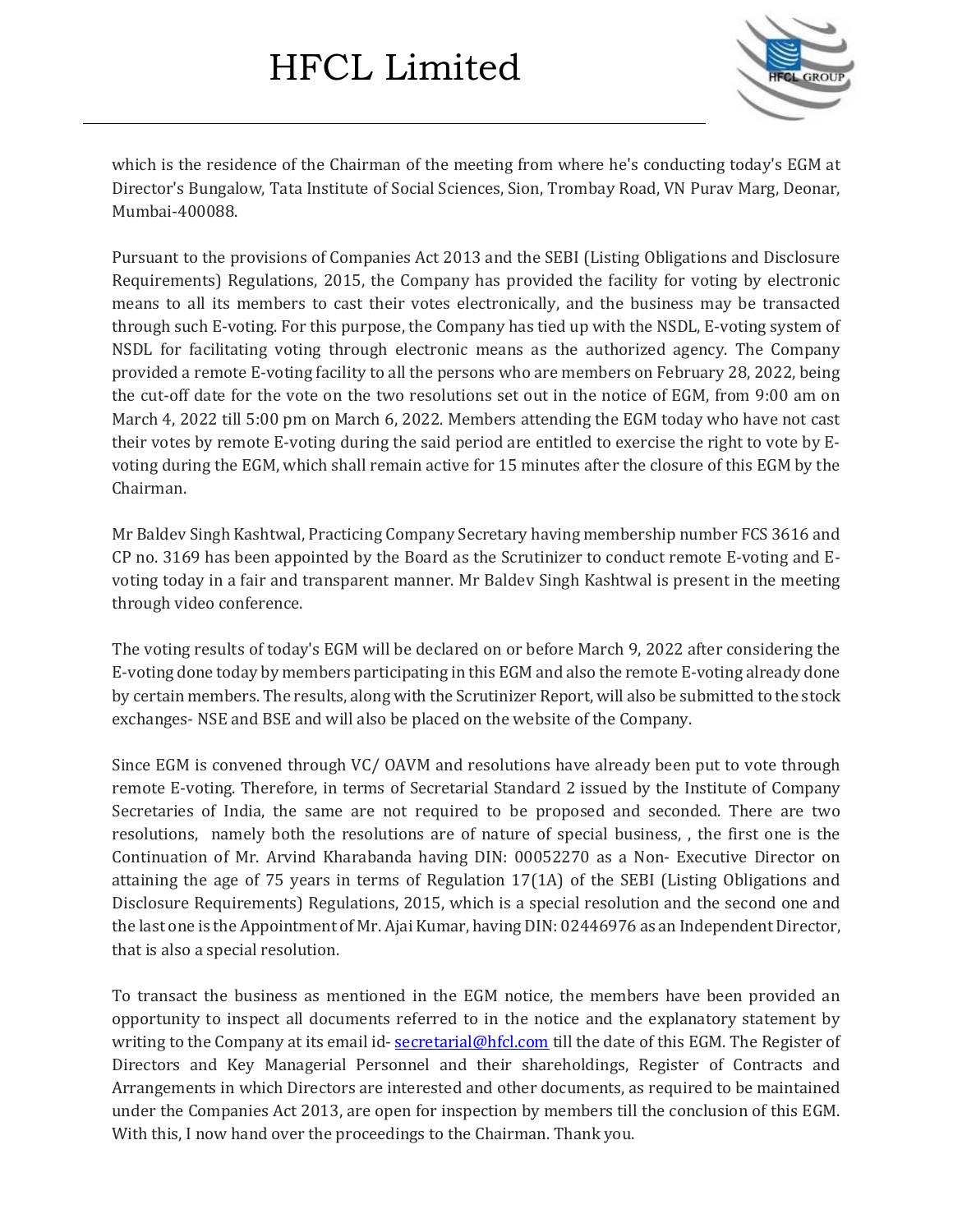

**Bharat Pal Singh**- Dear shareholders, colleagues on the Board, Ladies and gentlemen. I'm delighted to welcome each one of you to the 1st Extra-Ordinary General Meeting of the financial year 2021-22 of your Company. I'm sure, each one of you have been safe and well in these difficult times of COVID. The situation of COVID has improved a lot. The fear of pandemic is still not over. We must all make sure that all of us, all our family members and colleagues remain safe. The Company is closely monitoring the current situation and we have implemented a number of measures to protect our employees, communities, and our operations. Itake great pride in the way your Company has evolved in the last few years. Thankfully, our strategy and cooperation over the years have positioned HFCL in the right place at the right time with the right bouquet of products and solutions, and a strong pipeline of products and services. Our leadership team has continuously focused on ensuring to deliver what our customers need.

As we look into the future, it is truly upon us to pick and pursue opportunities in segments and geographies that we find most fulfilling and value accretive. All the strategic moves that we are making in the last six to eight quarters are now crystallizing into building blocks for a decade of future growth.

With an aim to position ourselves as a tech-powered enterprise, we have steadily been increasing our R&D investments and efforts over the last couple of years. An important facet of a technologically leap forward is our ambition to innovate and manufacture in India, not only for India, but also for the world.

During the year, we witnessed the addition of our new R&D centre at Bengaluru, one that is aimed at developing next-gen 5G products while also enriching our product portfolio.

We are swiftly deepening our overseas engagements in more than 30+ countries, which have traditionally been a strong bastion for optical fibre cables. With a clear plan to mine new geographies for a range of new-age telecom products and equipment, we're developing global sales and marketing talent pool by strategically inducting the local talent in select geographies. The early signs of export potential indicate of highly promising and fulfilling global future for HFCL.

Our R&D efforts have yielded success in the form of products which we have already developed. They have seen wide acceptability. Riding on the success of products, we have high expectations from products which are under development.

Gearing up to take full advantage of the emerging opportunities, we have devised multiple strategies. The first is to expand R&D initiatives. This includes a newly formed strategic business division, focusing on the 5G opportunity, including in- system integration required for seamless implantation through O-RAN. The division is undertaking an inside-out approach to identify, strategize and execute all relevant 5G opportunities by leveraging our existing strengths in R&D, manufacturing, network implementation and customer relationships while bridging the gaps through collaborative pursuits. The development of 5G, radio and transport products is progressing well. These products will result in the Company selling innovative and competitive products in global markets.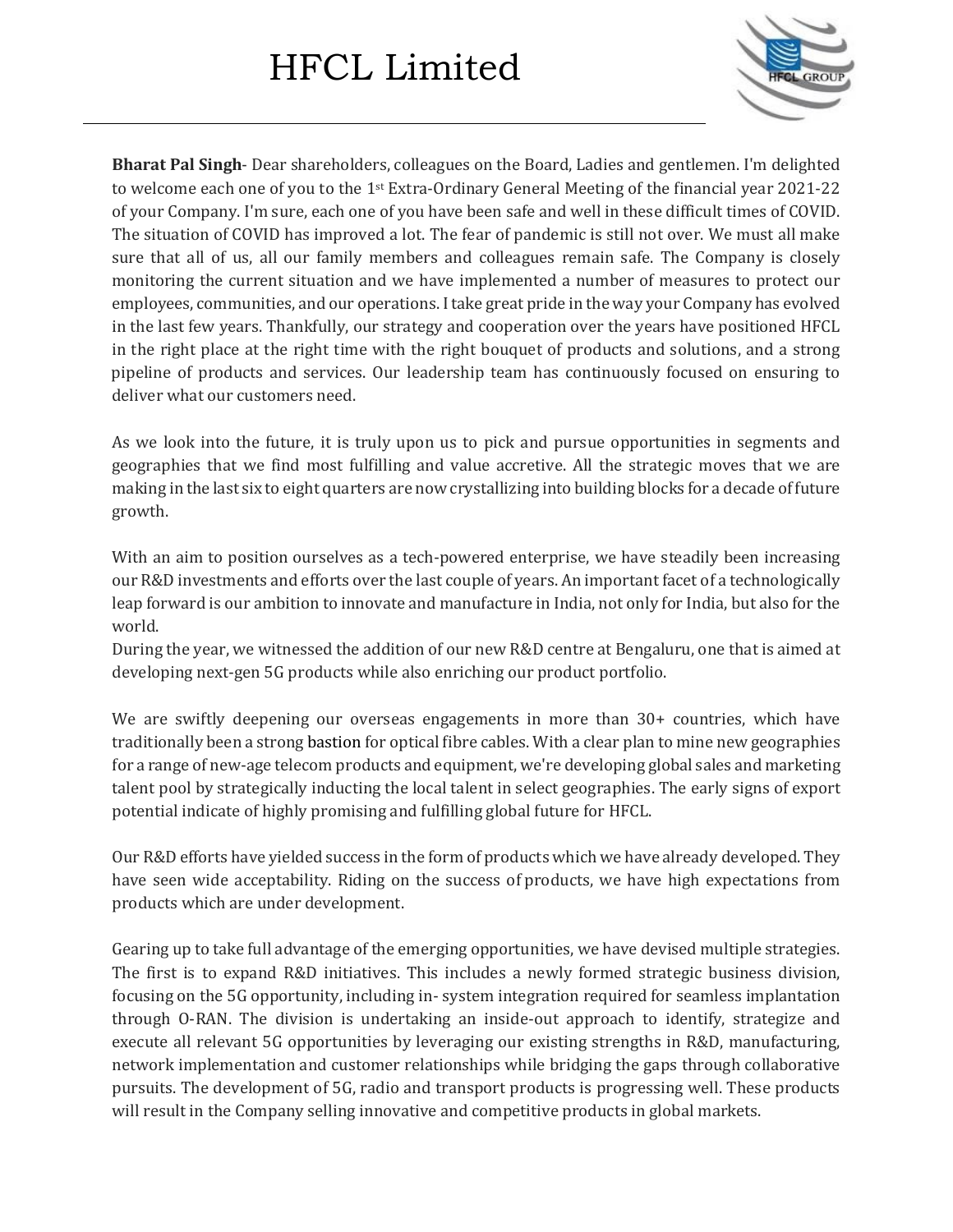

The second strategic move is to scale up manufacturing capabilities and capacities across optical fibre, optical fibre cable, FTTH cable. I'm happy to inform you that considering the increase in demand for optical fibre, optical fabric cable in India, as well as global markets, the management of the Company has decided to expand its manufacturing capacity of optical fibre, a vital raw material for optical fibre cable to 22 million fibre kilometres per annum from 10 million fkm per annum and also optical fibre cable to 34.75 million fibre kilometres per annum from 24.75 million fkm per annum. This expansion is to be completed by the end of June 2023. At the same time, the implementation of new manufacturing setup for the manufacture of defence products at Hyderabad is also promising well.

Third, I'm happy to share that HFCL Technologies Private Limited, a wholly-owned subsidiary of the Company, has been granted approval under the PLI Scheme for manufacturing telecom and networking products in India. The PLI Scheme and incentives given by the Government will add to our competitiveness and profitability. We being the Company located and manufacturing in India, our overheads are low and this coupled with the innovative design capabilities will help us roll out the cost-competitive products.

Having led robust foundations for future growth, we continue to invest in strengthening our capabilities and enriching our talent pool, sharpening digitizing our operational processes, we continue to look for opportunities to leverage our strength in building into these technology-driven products to enter new segments.

I'm delighted to see how your Company has rapidly grown to be amongst leaders in manufacturing products for telecommunications, defence and railway industry. Besides making its mark in the Indian market, your Company is also expanding its presence in the international market.

As I conclude my address, I would like to highlight that your continued patronage of HFCL keeps propelling our march forward and I thank each one of you for continued support and guidance. It is our privilege to co-create a greater value for all the stakeholders throughout this new and promising decade.

Now I request our Company Secretary to conduct the rest of the proceedings as per EGM notice.

**Manoj Baid-** Thank you very much Sir. Thank you very much for your insightful address. The Evoting is now open and members are requested to kindly vote while the meeting is in progress. Evoting will be disabled 15 minutes after the closure of this EGM by the Chairman. Now we would take all the queries and views of the shareholders. Mr. Lokesh Gupta, one of the shareholders of the Company has sent a query in advance through e-mail. He wants to know about the outlook of the sector, telecom sector as well as the future plans of the Company. I would request our CFO to kindly answer his queries.

Please unmute Mr. Jain.